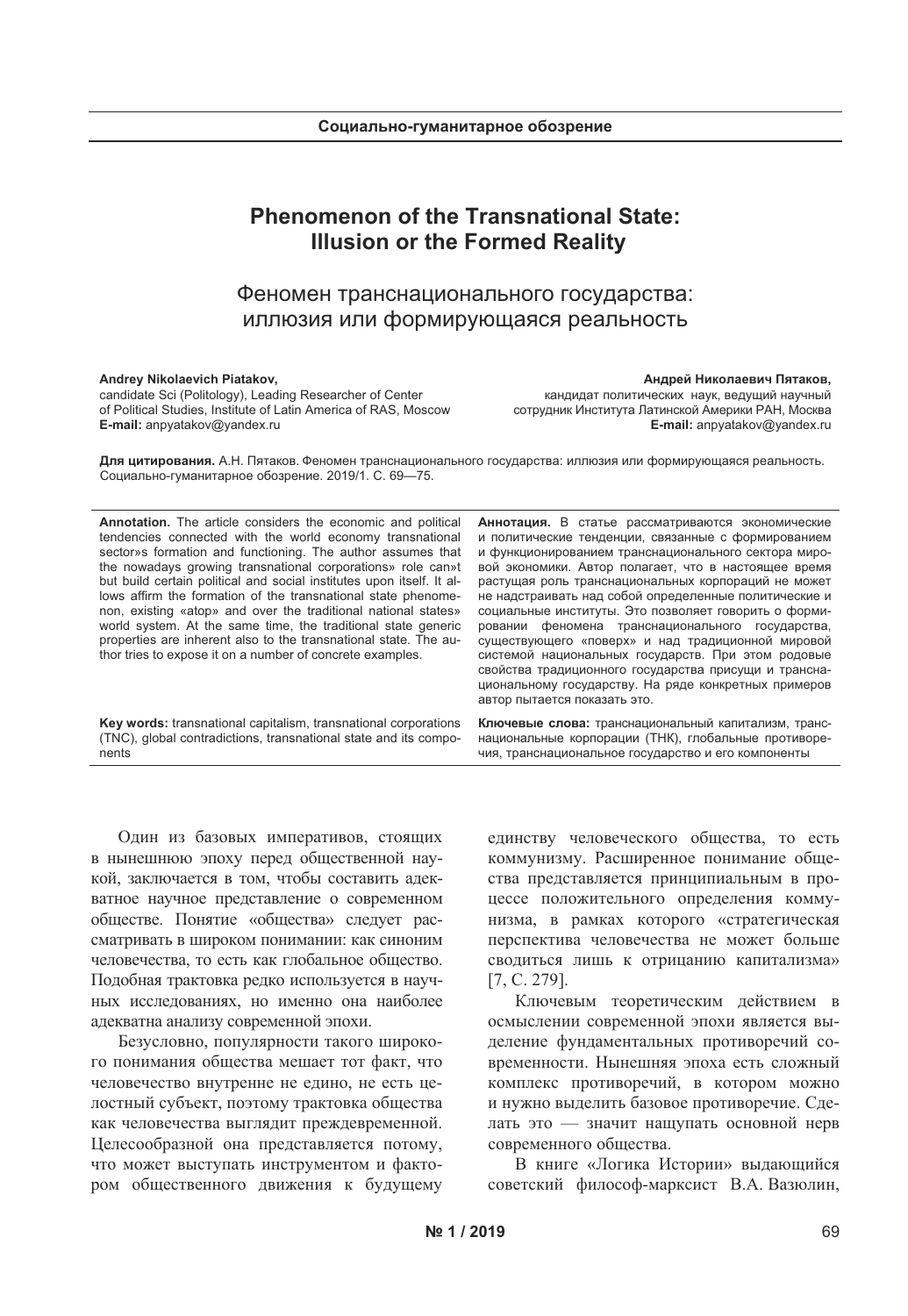описывая противоречивый характер капитализма на монополистической стадии<sup>1</sup>, так описал комплекс базовых противоречий современности: «На стадии монополистического капитализма происходит резкое обострение противоречий капитализма. Это вытекает из самой природы капиталистической монополии. Речь идет прежде всего и главным образом о противоречиях между капиталистами и рабочими, между монополиями, между монополистическим и немонополистическим капиталом, между монополиями и слаборазвитыми зависимыми странами» [1, С. 317]. В данном фрагменте теоретически зафиксирован спектр общих противоречий, характеризующих капитализм. Это не отменяет того, что в разные циклы динамического развития современного капитализма на передний план выдвигается одно из указанных противоречий, то есть какое-то противоречие становится главенствующим. Попытаемся определить, какое же противоречие к концу второго десятилетия XXI века можно рассматривать как ключевое.

Безусловно, глубинным противоречием капитализма является противоречие между трудом и капиталом, выступающее фундаментальным и основополагающим для капитализма в целом. По аналогии с понятиями «класс-для-себя» и «класс-в себе» можно говорить о «противоречии-для-себя» и «противоречии-в-себе». В данный исторический момент противоречие между трудом и капиталом не выступает «противоречием-для-себя» и находится в неактуализированной, латентной форме. Это не означает, что оно перестало определять основной внутренний конфликт капитализма, хотя на «поверхности» это может проявляться как «исчезновение» данного противоречия. Противоположность между трудом и капиталом в настоящее время еще недостаточно созрела и не приобрела характер собственно противоречия — стадии открытого конфликтного взаимодействия противоположностей. В данный момент это противоречие существует как сущностное противоречие-в-себе.

В современных исследованиях популярна точка зрения, будто разграничение на правых и левых потеряло актуальность. Между тем данная дихотомия, начиная еще с Великой Французской революции, есть концептуальноидеологическое отражение противоположности между трудом и капиталом. Объяснить массовый отказ от классового подхода и производных от него концептуальных делений причинами сугубо субъективными было бы упрощением. Объективно за этим кроется латентный характер противоречия между трудом и капиталом. С точки зрения современных политологов это противоречие уже потеряло свою актуальность, с нашей - еще не приобрело ее.

Итак, в современном глобальном капитализме противоречие между трудом и капиталом остается базовым, но еще не получило адекватного проявления в общественной жизни, не стало противоречием-для-себя. Пока не назрело фронтального столкновения между глобальным трудом и глобальным же капиталом, определяющую роль в динамике современного капитализма играет определенная сторона этого противоречия. Какая? Из диалектики мы знаем, что в каждом противоречии есть ведущая и подчиненная его сторона. Сейчас ведущей стороной данного базового противоречия оказывается сторона капитала, и именно внутри него нужно искать ключевое противоречие эпохи. Когда ведущей стороной станет «глобальный труд», это будет означать вхождение человечества в новую революционную эпоху. Итак, какое противоречие внутри самого капитала оказывается пока непосредственно определяющим и составляет специфику современной эпохи?

Ведущей глобальной тенденцией, опосредующей и выражающей это противоречие, является противостояние между нарастающей транснационализацией мировой экономики и политики с определяющей ролью частного капитала, с одной стороны, и попытками региональной и всемирной консолидации государственно-капиталистических - с другой [8]. Оно имеет ряд конкретно-исторических проявлений. В этой плоскости разворачивается противостояние между США и Китаем. В частности, КНР создает альтернативные Бреттон-Вудской финансовой системе механизмы. Основанный в 2014 г. Азиатский банк инфраструктурных инвестиций (включает более 80-ти стран), бросает вызов таким глобальным кредитным институтам, как Всемирный банк и МВФ. Инициатива «Нового Шел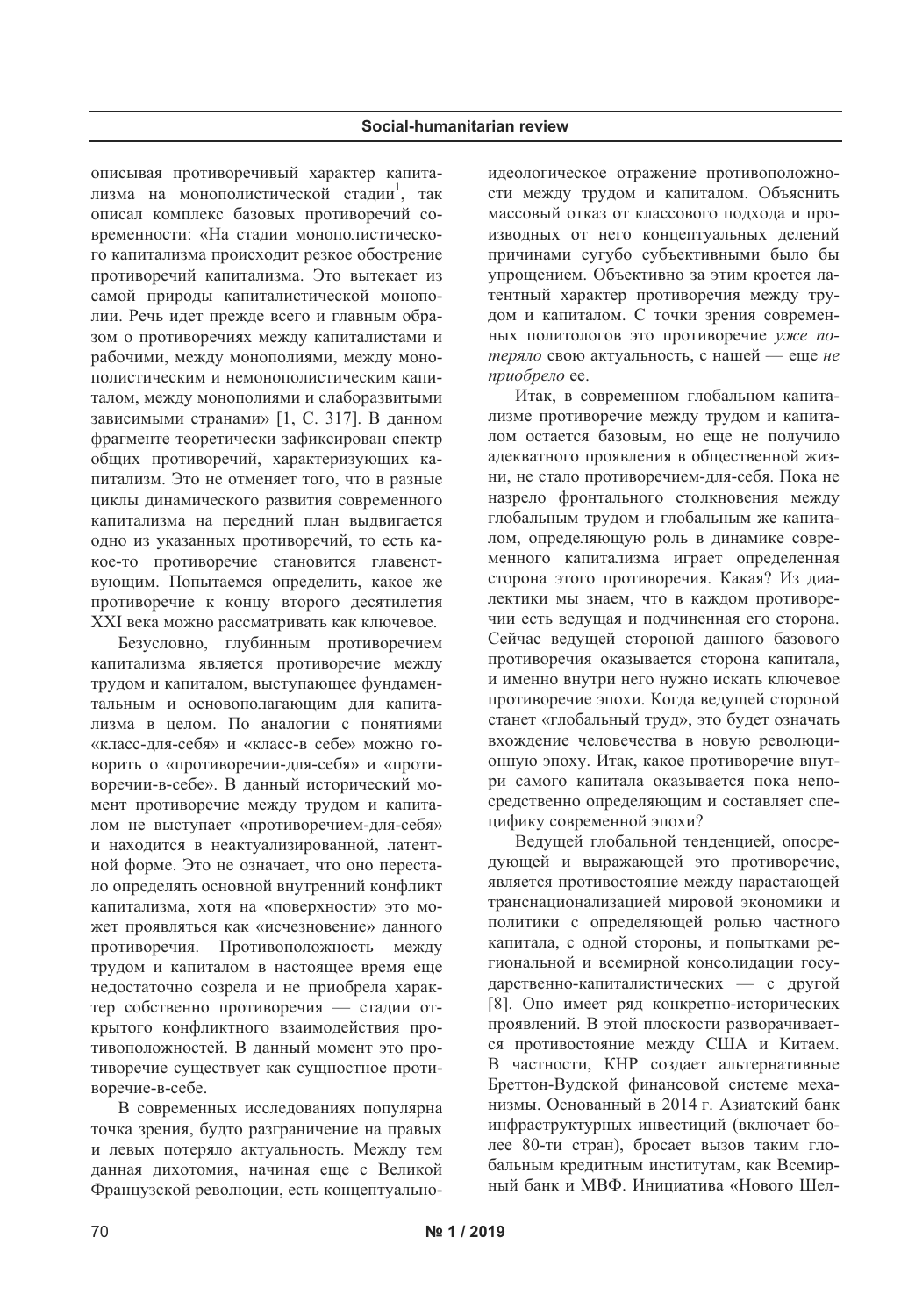кового пути» — попытка переформатирования глобальных торговых маршрутов с учетом интересов КНР и создания альтернативы инициативам продвижения транснационального частно-корпоративного капитала. Набирающее силу соперничество между США и КНР свидетельствует, что азиатский гигант становится фактором глобальных «альтерсистемных» преобразований: БРИКС возник как попытка объединения в мировом масштабе сил государственно-капиталистической ориентации, а переговоры по Тихоокеанскому и Трансатлантическому партнерствам были попыткой глобальной консолидации сил транснационального капитала. Даже в конфликте в Сирии опосредовано столкновение этих тенденций, но уже в военно-политической сфере.

Прежде чем перейти к предмету статьи, целесообразно для обоснования основной теоретической гипотезы на ряде примеров показать масштаб транснационализации. Начнем с количественного аспекта. Обрашает на себя внимание экспоненциальный рост числа ТНК: 1939 г. — 30, 1976 г. — 11 тыс. (с 86 тыс. зарубежных филиалов), 1991 г. — 35 тыс. (150 тыс. филиалов), 2000 г. — 63 тыс. (630 тыс. филиалов), 2008 г. - 80 тыс. (810 тыс. филиалов) [18]. К 2013-2014 г. количество ТНК варьируется от 90 до 100 тысяч. Что касается качественного веса, то ТНК обеспечивают 50% промышленного производства в мире и контролируют 70% «торговли» [5]. О вкладе ТНК в глобальную экономику можно судить из следующих фактов. По данным ВБ, мировой ВВП увеличился с 63,19 трлн. долл. (2010) до 69,98 трлн. долл. (2011) [2], т. е., мировая экономика выросла на 10,7%. Какое государство (или группа), обеспечили такой рост, да еще в условиях начавшегося в 2008 г. мирового кризиса? Среднемировой рост ВВП (213 стран) составил в 2011 г. лишь 3,6%. Откуда такое несоответствие? Ответ находим в докладе UNCTAD: «В 2011 году зарубежные филиалы ТНК обеспечили занятость примерно 69 млн человек, которые генерировали объем продаж в размере 28 трлн долл. и добавленную стоимость в 7 трлн долл., что примерно на 9% больше, чем в 2010 году» [4, С. 7]. Эта сумма, сгенерированная ТНК, и есть разница между мировым ВВП в 2010 и 2011 гг.. Получается, что мировой рост обеспечили 69 млн работников ТНК. Мировая экономика развивается силами 1,5% мирового населения (хотя ассоциировано с ТНК раз в десять больше).

Другой аспект - концентрация транснационального капитала. В начале XXI в. в мировой экономике наблюдался бум слияний и поглощений ТНК (М&А). Волна концентрации транснационального капитала растет из года в год. Если в 2003 г. объем М&А составил 19 млрд долл., то в 2007 г. — уже 124 млрд. Уже в 2011 г. сделок было заключено на 526 млрд долл. (на 53% больше, чем в 2010 г. [26]). Неуклонно растет и количество мегасделок М&А. В 2004 г. был преодолен рубеж в 1500, и после этого показатель уже не снижался. К 2016 г. их число увеличилось до 6607 единиц на сумму в 887 млрд [27]. Налино послеловательный количественный и качественный рост транснационального сектора. Общеизвестен факт о превосходстве ТНК над многими государствами по экономическому масштабу. Чего стоит заявление основателя Facebook после взлета акций: а не купить ли ему Грецию? [6]

Мы имеем дело с новым типом капитализма — транснациональным. Концепция транснационального капитализма (ТК) сменяет прогрессивную в XX в., но недостаточную уже в XXI-м, теорию периферийно-зависимого капитализма. В рамках ТК сохраняется деление мирового капиталистического хозяйства на центр и периферию, отражаемое теорией зависимого развития. Но конкретное содержание этого деления меняется. С точки зрения концепции ТК открывается возможность определить центр и периферию мирового капитализма не географически, а политэкономически. Если раньше структурными элементами как центра, так и периферии системы капитализма были отдельные страны или их группировки, то в условиях ТК роль ведущего субъекта мировой экономики и глобального центра все больше переходит к материнским компаниям ТНК, роль ближней периферии к зарубежным филиалам тех же корпораций, а роль периферии дальней — к ассоциируемым с ними или зависимым от них формам «мелкого» и «среднего» бизнеса, на деле также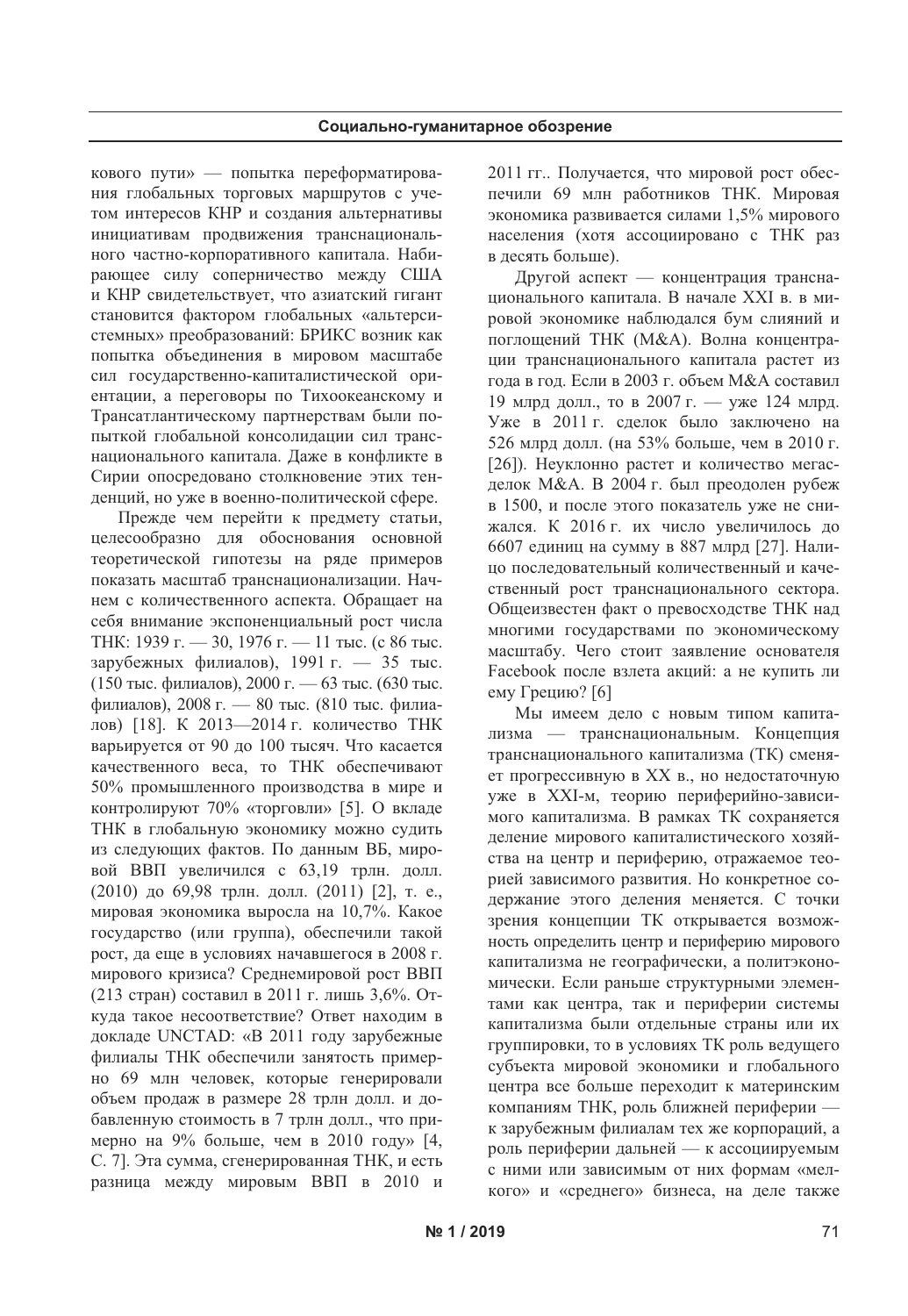монополизированного, но в «превращенных» формах аутсорсинга, «заемного труда», сверхэксплуатации иммигрантов и т.д.

Здесь мы переходим непосредственно к предмету настоящей статьи — феномену транснационального государства (ТГ). Каковы следствия роста экономической мощи ТНК в политическом плане? Современный мир представляется как мозаика национальных государств, как политическая карта мира в масштабе 1:1. Но такое представление уже устарело. Нужно создавать новую — политэкономическую - карту, на которой наряду с территориями государств будут обозначены сферы влияния тех или иных ТНК. Нередко они оказываются в мировой политике важнее, нежели границы государств.

Растущий транснациональный капитал формирует поверх традиционной (в устоявшейся политологической терминологии «Вестфальской») международной системы новую, отчасти невидимую, политико-экономическую структуру. Мощная транснациональная составляющая мировой экономики не может не генерировать над собой и политическую надстройку. «В 70-е годы прошлого века на роль ведущей силы мирового капитализма начали выдвигаться гигантские ТНК ... Не случайно именно в эти годы создаются транснациональные консультативные органы, такие как ВЭФ, Трехсторонняя комиссия, Римский клуб — первые зачатки политической надстройки над транснациональным же базисом»  $[21, C. 23].$ 

При описании данной формирующейся политической надстройки часто используют расплывчатые и в общем некорректные понятия («мировое правительство», «корпоративные элиты»; нередко рассуждают на уровне некой «теории заговора»). В осмыслении данного феномена имеет место гносеологический кризис, проявляющийся в отсутствии адекватного категориального аппарата. Понятия, использующиеся при описании новой реальности, не отражают ее. Это объясняется и субъективными, и объективными причинами. Корпоративный сектор достаточно замкнут и не склонен афишировать информацию о себе. Объективно же мы имеем дело с еще формирующейся реальностью. Еще не вполне оформлены сами институты транснациональной политической надстройки, проявляются лишь отдельные признаки. Другая объективная причина - известная марксизму тенденция к отставанию общественного сознания, в частности научного, от общественного бытия. Поэтому этот феномен остается «невидим» для научного анализа и тем более для обыденного сознания (обоснование познавательной ограниченности последнего см. в трудах  $[15, 16, 17, 18]$ ). Формируется новая реальность, для познания которой пока нет адекватного аналитического аппарата.

Впрочем, есть более или менее удачные попытки концептуально осознать эту реальность. Например, концепция США как «кластера транснациональных элит», проводимая российским политологом А.И. Фурсовым. В западной и особенно латиноамериканской политологической мысли сейчас активно используется термин «СЕОкратия» (от английского Chief Executive Officer (CEO) — топменеджеры крупных ТНК) [24], т.е. «корпоракратия» или «менеджерократия». Входит в моду понятие «deep state» (глубинное государство), но в самой формулировке есть неопределенность, выдвинутый в режиме поиска адекватного термина. Непосредственное отношение к рассматриваемой проблематике имеет концепция «транснационального капиталистического класса», выдвинутую канадцем Р. Кохом и британцем Л. Скляром [3, 13]. В российской политологии этот подход последовательно проводится российским ученым А.Б. Рахмановым [9, 10, 11, 12, 14]. В концепции акцент делается на субъекте ТК. Мы же предлагаем остановиться на институциональном аспекте, т.е. какие институты формируются в ходе развития ТК.

Наиболее адекватным при описании такой институциональной политической надстройки ТК стал бы термин «транснациональное государство» (ТГ). Он содержит внутреннее противоречие: с одной стороны, мы говорим о чемто принципиально новом, но используем при этом «старый» термин «государство». Речь идет, скорее, о парагосударстве (или метагосударстве), но это тонкости, в которые пока вряд ли целесообразно вдаваться. Если же попытаться проанализировать ТГ в рамках классического понятия «государство», то можно выявить его структуру, сходную с традиционной.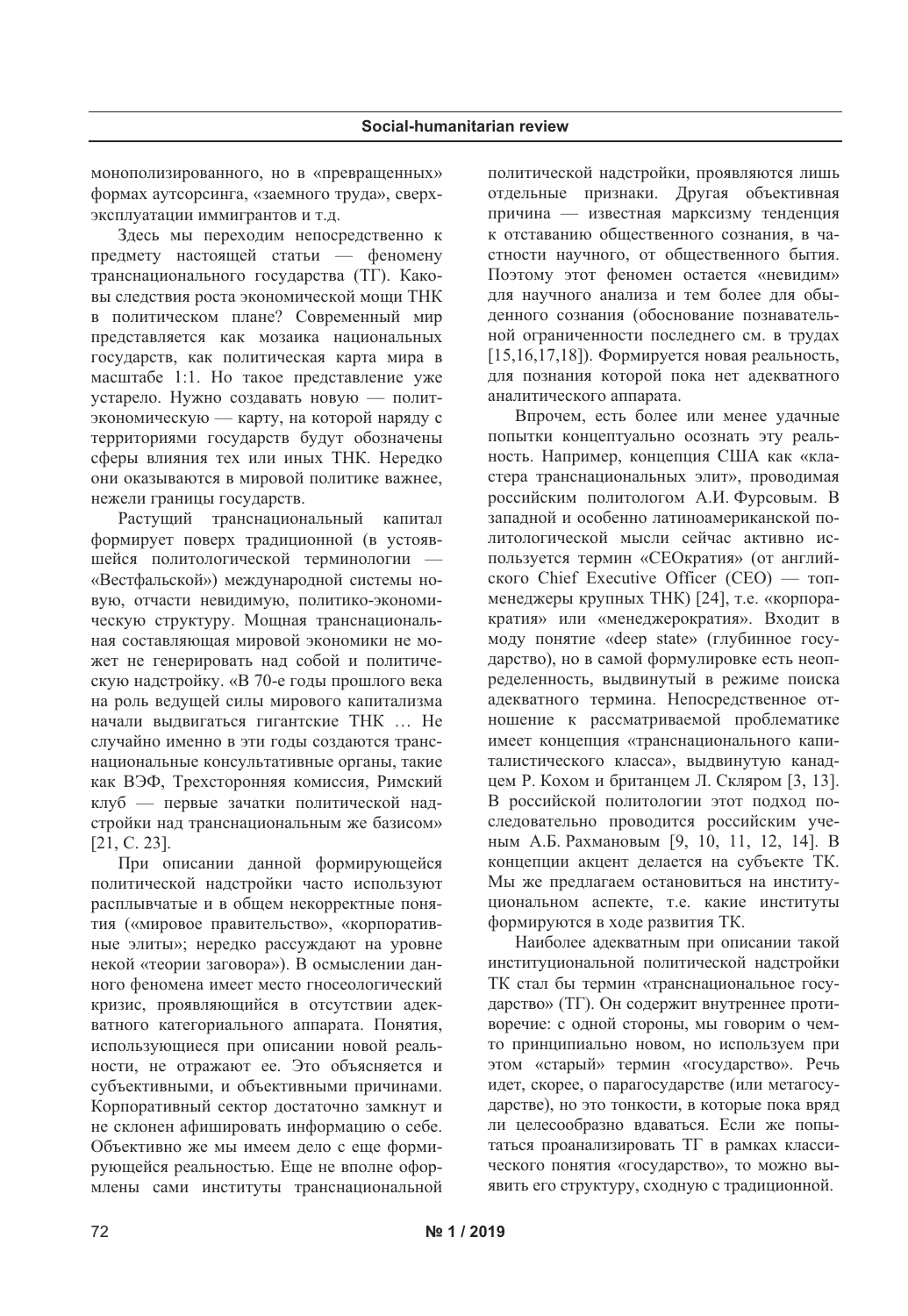В нем можно обнаружить ряд компонентов национального государства: 1) политические структуры, принимающие решения, и исполняющий эти решения собственно бюрократический аппарат; 2) судебная система; 3) социальные институты; 4) военные и полицейские органы принуждения. «Примерить» эти компоненты к феномену ТГ. Функционируют политические институты, которые пока мало изучены из-за закрытости. Сюда можно отнести известный Бильдербергский клуб, ВЭФ, где ежегодно собирается транснациональная элита и порой принимаются решения глобального масштаба. Это центры принятия решений. Аналогом бюрократической машины национального государства выступают полуменеджерские-полубюрократические структуры международных финансово-экономических организаций типа МВФ, ВБ, ВТО, интеграционных объединений, в первую очередь ЕС (получившая печальную известность «брюссельская бюрократия»). Что касается экономической составляющей феномена ТГ, то ее ткань формируют комплексы ТНК (см.выше). Центрами принятия глобальных экономических решений здесь выступают ВБ, МВФ и ВТО. Впрочем, их решения имеют и политический эффект. Например, решение по кредиту той или иной стране, может иметь политические следствия (оказать влияние на исход выборов). Поэтому их функциональность не сводится исключительно к экономике, а относится одновременно и к первому типу, т.е. эти институты входят в состав политической бюрократической надстройки ТГ.

Ведущей судебной инстанцией ТГ можно считать Международный центр по урегулированию инвестиционных споров (ICSID). Он служит ярким примером нарастание в начале XXI в. конфронтации между государствами и ТНК. Исходно ICSID — главная судебная инстанция, созданная при ВБ еще в начале 60-х гг. по решению споров между ТНК и государствами. В первые 30 лет функционирования в нее не было подано ни одного иска (!), ставился вопрос о ее закрытии. Но потом чтото произошло. В период с 1987 по 1999 гг. в ICSID было подано 38 исков. Между 2000 и 2012 гг. - 480!!! [22] Сейчас организация процветает, причем большинство исков решается в пользу ТНК.

При описании социальных институтов ТГ мы вступаем в поле относительной невидимости. Транснациональные элиты создают свою жилищную инфраструктуру, сектор социального обеспечения, стандарты потребления и т.п. (ряд аспектов исследован в трудах А.Б. Рахманова). Приведем пример на латиноамериканском опыте. После госпереворота в Гондурасе в 2009 г. крупные ТНК стали скупать земли с целью создания урбанистических проектов под названием «модульные города» [24], своего рода «урбанистические латифундии или анклавы XXI века». Суть сводилась к тому, что на огромных территориях строились полностью автономные фешенебельные городские комплексы, предназначенные для проживания топ-менеджеров не только местной, но и мировой корпоративной элиты. При этом города обладали как инфраструктурной, так и юридическо-правовой автономностью (планировалось, что на территории городов будет иметь силу свое уголовное и гражданское право, отличное от национальных юридических норм страны пребывания). Правовой порядок в транснациональных анклавах должен был обеспечиваться частной охраной и частной полицией. Эти анклавы формировались в режиме «государства в государстве». В 2010-2012 гг. имелась информация о начале строительства «модульных городов». Завершен ли проект на настоящий момент - вопрос открытый, так как информация о нем исчезла. Логика процесса подсказывает, что число подобных проектов должно расти. К тому же типу создания «социальной среды» для транснациональной элиты можно отнести строительство насыпных островов в Дубае, Катаре и других регионах мира, но о них также очень мало информации. Сколько анклавов поселения транснациональной элиты уже построено - можно только предполагать, но факт остается фактом: заявка и запрос на создание транснациональной социальной среды существуют, и фактически это вопрос времени.

Что касается военной сферы ТГ, то здесь институтами выступают военные базы и частные военные корпорации. Базы США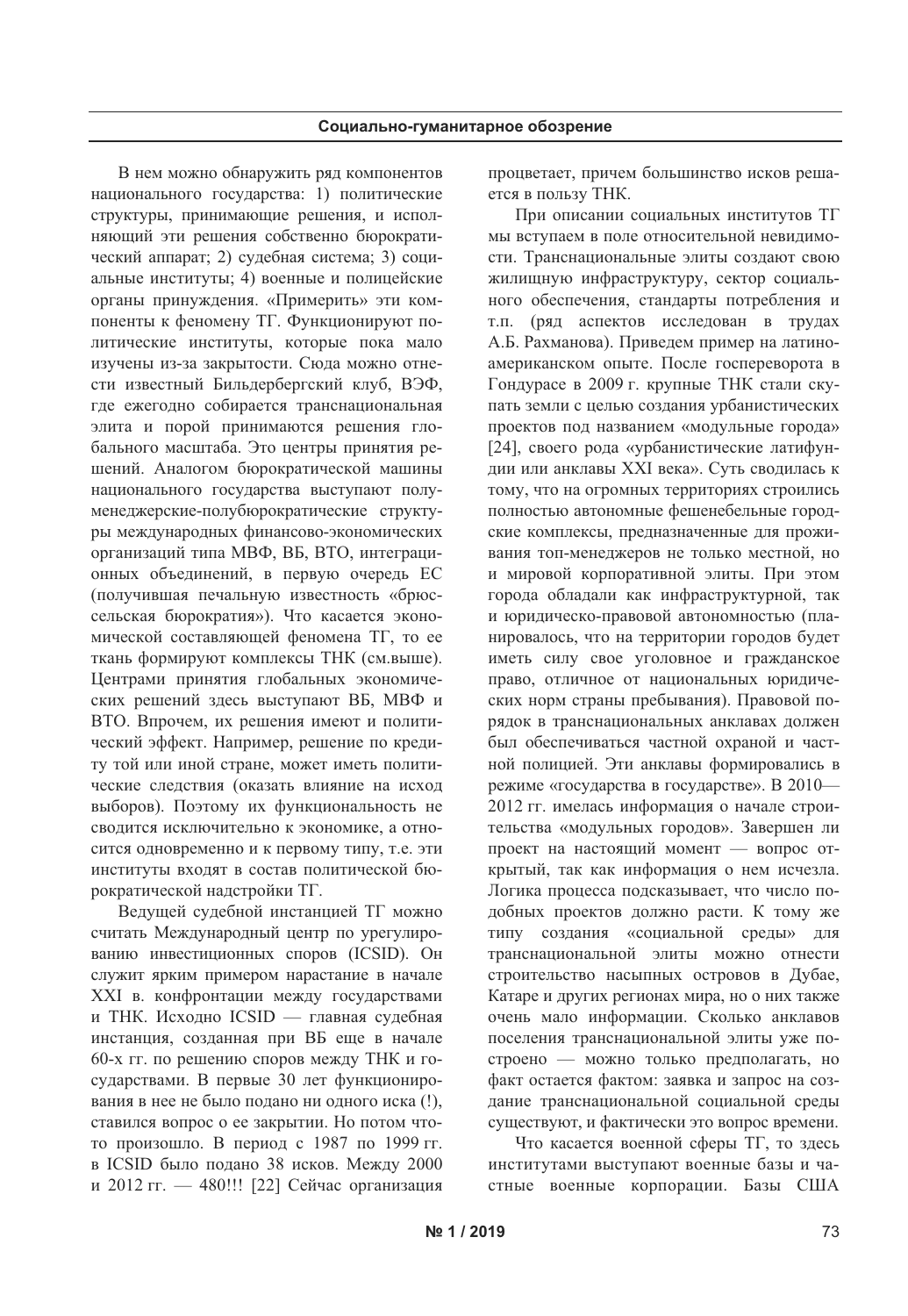и НАТО - это военная машина глобального распространения (их объекты находятся в более чем 100 странах мира). Функционально это — транснациональный военный аппарат подавления. В большинстве исследований, не говоря о СМИ, данные базы квалифицируют как национальные, т.е. «базы США» или их союзников.

Если приглядеться к самому феномену современных США, то обнаруживается, что «национальная» принадлежность - лишь видимость, сущность же сугубо транснациональная. США давно перестали быть — если были когда-либо — традиционным национальным государством, и квалификация их в качестве такового представляет собой теоретическую ошибку. Российские исследователи резонно отмечали: «Такое положение ставит перед нами вопрос: кто собственно, господствует в этой системе - США как политическое и экономическое целое или транснациональные корпорации, использующие США, как и другие государства, в своих интересах? Не перестает ли на наших глазах единственная сверхдержава быть сверхдержавой и не превращается ли в сверхрезиденцию транснациональной олигархии и мирового сверхжандарма на ее службе?» [21, С. 25]. Эту трактовку можно слегка расширить и квалифицировать США как резиденцию основного ядра транснационального капитала в целом, что перекликается с подходом А.И. Фурсова, трактующего США как «кластер транснациональных корпораций» [20].

Когда речь идет о военных базах США, которых в мире насчитывается порядка 800 [25], то более адекватным было бы говорить о военной машине ТГ, нежели о формах иностранного военного присутствия национального государства. Любопытно, что феномен такого рода баз также имеет тенденцию к преодолению открытых форм военного присутствия. США очень стараются сделать данный феномен невидимым для общественного сознания в информационном пространстве. Проиллюстрировать это можно на латиноамериканском опыте, на чем мы остановимся в следующей статье.

Подытоживая, отметим, что в данной статье предпринята попытка интерпретации и анализа феномена, во многом пока скрытого от общественного и научного сознания, прежде всего ввиду закрытости самих транснациональных структур. В настоящее время речь идет о выдвижении гипотез, которые могут быть подтверждены, уточнены или опровергнуты в зависимости от поступления эмпирического материала. Комплексный анализ феномена транснационального государства дело будущего.

Продолжение следует.

## Список литературы

1. Вазюлин В.А. Логика истории. Вопросы теории и методологии. Издание третье, исправленное и дополненное. Серия «Размышляя о марксизме», № 119, URSS, издательство ООО «ЛЕНАНД», Москва, 2015. С. 317.

2. Всемирный Банк: http://data. worldbank. org/indicator/NY.GDP. MKTP.CD/countries/1W? display=graph

3. Добреньков В.И. Рахманов А.Б. Социология глобализации. Учебное пособие для вузов. М.: Академический проект, 2014. 663 с.

4. Доклад о мировых инвестициях, UNCTAD, 2012 (издание на русском языке), стр. 7.

5. Кизим А.А., Козырь Н.С. Интернационализация бизнеса: транснациональные корпорации, эволюция подходов. / Экономика и бизнес. 2011. № 1 (5).

6. «Коммерсант», 18.05.2012 /http://www. kommersant.ru/doc/1938522

7. Пателис Д. О ранних и поздних социалистических революциях в свете Логики Истории. О теоретической и практической актуальности социализма. «CREDO NEW Теоретический журнал», № 2. 2011. C. 279.

8. Пятаков А. Латиноамериканские подходы к проблеме глобализации: взгляд сквозь XXI век. Мировая экономика и международные отношения, 2018, № 1, т. 62. С. 85-93. DOI: 10.20542/0131- $2227 - 2018 - 62 - 1 - 85 - 93$ .

9. Рахманов А.Б. Женщины-миллиардеры в 2018 г.: гендерный анализ бизнес-элит ведущих стран мира. Вопросы экономики, 2018, № 8. С. 148—157.

10. Рахманов А.Б. Капиталистические классы ведущих стран мира: сравнительный анализ. ЭКО, 2017, № 10 (520). C. 62-84.

11. Рахманов А.Б. Капиталистический класс в странах Латинской Америки. Латинская Америка, № 10, 2017. С. 16-34.